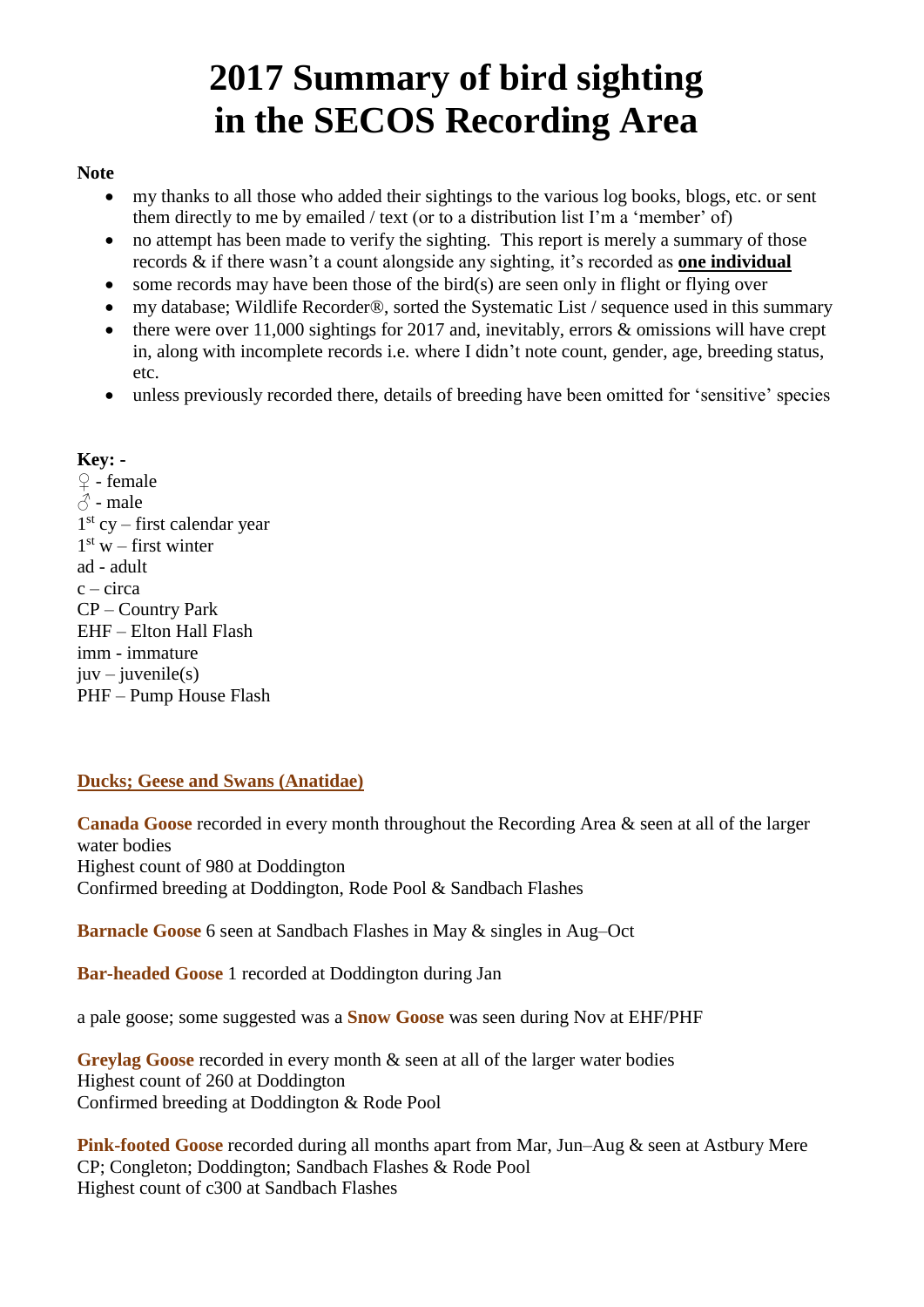**Black Swan** one was seen in Aug at Astbury Mere CP & Rode Pool Feb & Apr

**Mute Swan** recorded in every month & seen at all of the larger water bodies Highest count of 51 at Doddington Confirmed breeding at Rode Pool & Sandbach Flashes

**Whooper Swan** recorded Jan–Feb & Oct–Dec & seen at Astbury Mere CP; Congleton; Doddington; Sandbach Flashes Highest count of 7 at Astbury Mere CP

**Egyptian Goose** recorded at Sandbach Flashes 15<sup>th</sup> Feb

**Orinoco Goose** recorded at Sandbach Flashes in Jun & Aug

**Shelduck** recorded during all months apart from Sept & seen at Astbury Mere CP; Doddington; Sandbach Flashes; Springbank Farm, Bradwall Highest count of 69 at Sandbach Flashes Confirmed breeding at Sandbach Flashes

**Muscovy Duck** 5 recorded at Doddington in Nov

**Mandarin Duck** recorded in every month & seen at Brereton Heath CP; Church Lawton; Congleton; Greenhay Wood; Holmes Chapel; Lawton Hall/Lake; Rode Pool; Sandbach Flashes; Swettenham Highest count of 51 at Rode Pool Confirmed breeding at Rode Pool & nest building seen at Congleton

**Garganey** recorded at Railway Flash during Apr–May & Jul–Aug (a single  $\mathcal{Q}$ )

**Shoveler** recorded during all months apart from Jun & seen at Astbury Mere CP; Doddington; Rode Pool; Sandbach Flashes Highest count of 68 at Doddington

Gadwall recorded during all months apart from Dec & seen at Astbury Mere CP; Doddington; Sandbach Flashes; Springbank Farm, Bradwall Highest count of 15 at Sandbach Flashes Confirmed breeding at Sandbach Flashes

**Wigeon** recorded during all months apart from Jul & seen at Astbury Mere CP; Doddington; Lawton Lake; Rode Pool: Sandbach Flashes Highest count of 477 at Sandbach Flashes

**Chiloe Wigeon** recorded at Brereton Heath CP during Sep & Dec

**Mallard** very common throughout the RA Highest count of 310 at Sandbach Flashes

**Pintail** recorded during all months apart from May–Jun & Aug & seen at Astbury Mere CP; Doddington; Sandbach Flashes Highest count of 7 at Sandbach Flashes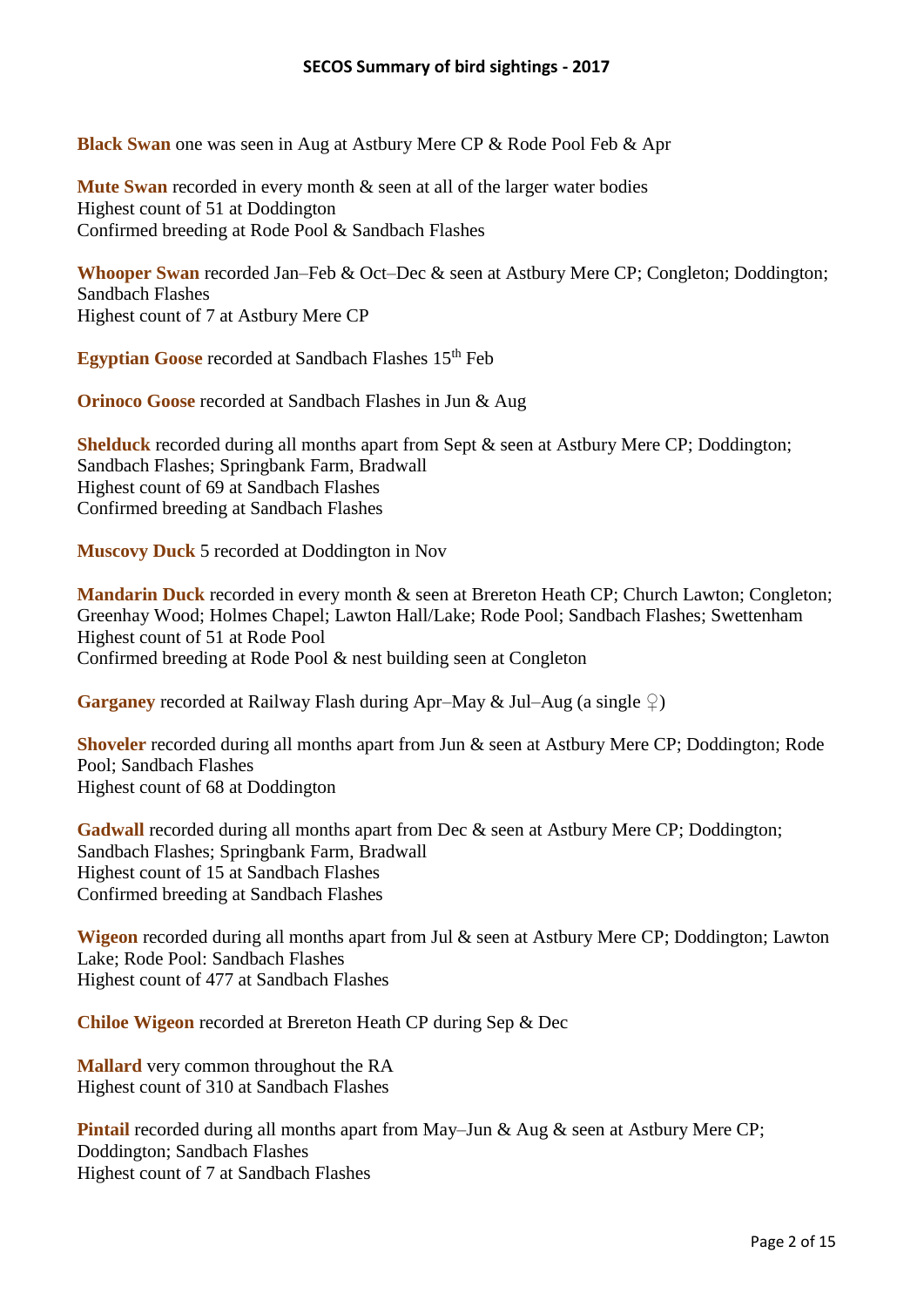**Teal** recorded in every month & seen at Astbury Mere CP; Doddington; Rode Pool: Sandbach Flashes Highest count of c320 at Sandbach Flashes

**Pochard** recorded at Astbury Mere CP; Brereton Heath CP; Doddington; Sandbach Flashes during Jan; Jun–Jul & Dec Highest count of 46 at Doddington

**Hybrid duck** seen at Astbury Mere CP in Oct

**Tufted Duck** recorded in every month & seen at all of the larger water bodies Highest count of 148 at Doddington Confirmed breeding at Doddington; Rode Pool; Sandbach Flashes

**Common Scoter** recorded during Jan, Mar–Jul & seen at Astbury Mere CP; Doddington; Sandbach Flashes Highest count of 17 at Astbury Mere CP

**Long-tailed Duck**  $\Omega$  seen at Astbury Mere CP between  $11^{\text{th}}$  Jan &  $17^{\text{th}}$  Feb

**Goldeneye** recorded during Jan–Mar & Oct–Dec & seen at Astbury Mere CP; Doddington; Lawton Lake; Sandbach Flashes Highest count of 27 at Doddington – seen displaying there in Jan

**Smew** ♀ recorded during Jan–Mar at Rode Pool

**Goosander** recorded in every month & seen at Astbury Mere CP; Borrow Pit Meadows; Brereton Heath CP; Congleton; Doddington; Holmes Chapel; Lawton Lake; Rode Pool; Sandbach Flashes Highest count of 15 at Sandbach Flashes Juveniles seen at Congleton Park / R Dane in Jul

# **Guineafowl (Numididae)**

**Helmeted Guineafowl** 2 recorded during Jul at Doddington

# **Pheasants and allies (Phasianidae)**

**Red-legged Partridge** recorded in Mar-Apr; Jun; Aug; Nov-Dec & seen at Brereton Heath CP; Checkley; Betley; Doddington; Sandbach; Sandbach Flashes Highest count of 2 at Brereton Heath CP & Doddington

**Grey Partridge** recorded during Apr at Checkley

**Pheasant** common locally, recorded in every month except Jul & Dec Highest count of 5 at Brereton Heath CP

**Grebes (Podicipedidae)**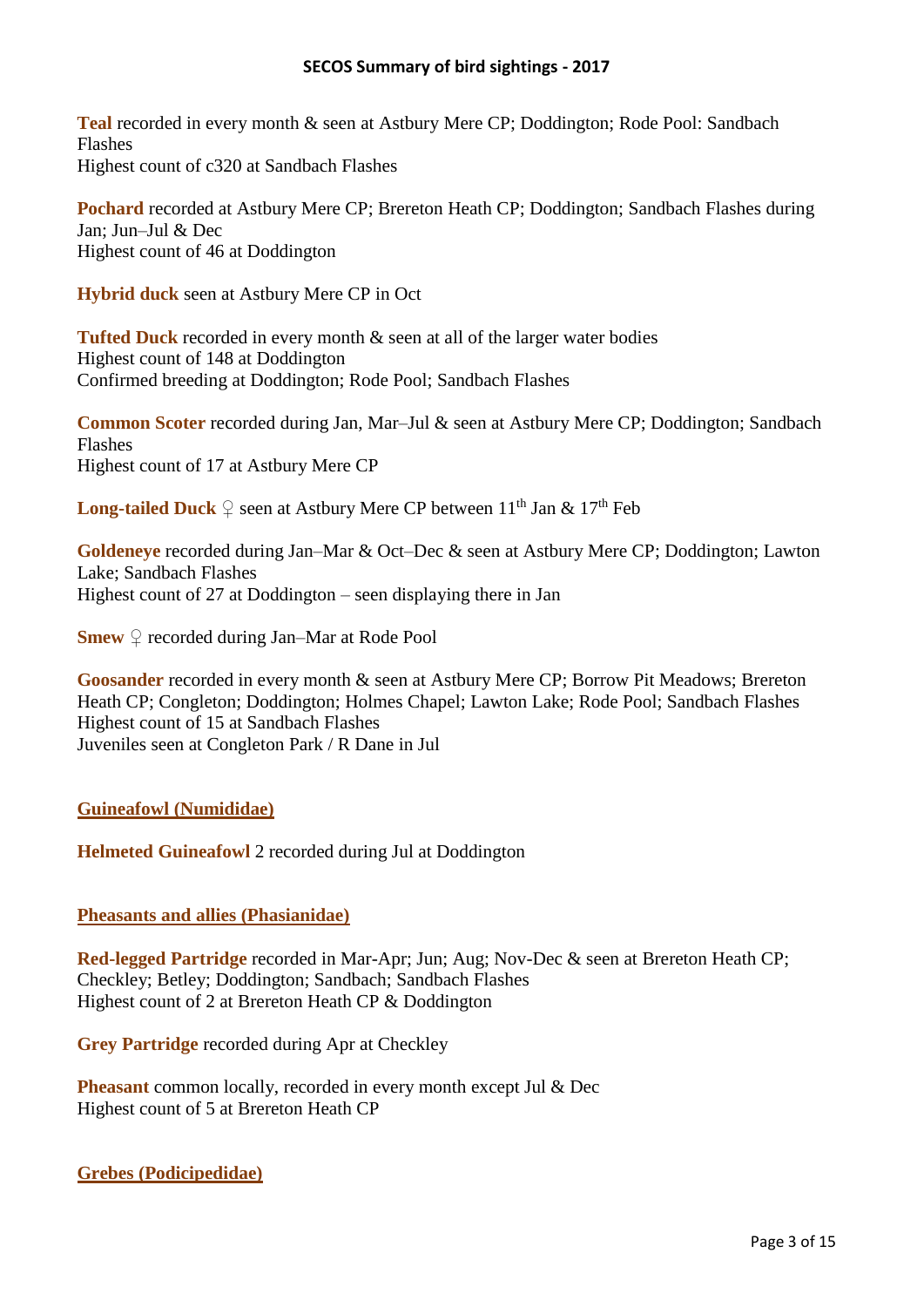Little Grebe recorded in every month & seen at Astbury Mere CP; Brereton Heath CP; Doddington; Lawton Lake; Rode Pool; Sandbach Flashes Highest count of 21 at Doddington Confirmed breeding at Doddington & Sandbach Flashes; occupied nest at Astbury Mere CP; singing birds at Rode Pool

**Great Crested Grebe** recorded in every month & seen at Astbury Mere CP; Brereton Heath CP; Doddington; Rode Pool; Sandbach Flashes Highest count of 35 at Doddington Confirmed breeding at Astbury Mere CP; Doddington; Rode Pool & Sandbach Flashes

## **Black-necked Grebe** one was recorded at Doddington on 2<sup>nd</sup> Oct

#### **Herons; Bitterns (Ardeidae)**

**Cattle Egret** one was recorded between  $16<sup>th</sup>$  &  $18<sup>th</sup>$  Aug at Sandbach Flashes favouring fields adjacent to Watch Lane Flash

**Grey Heron** common locally & recorded in every month Confirmed breeding at Rode Pool (52 nests); Doddington (9 nests)

Great White Egret recorded during the months of Jan–May; Jul & Nov–Dec & seen at Barthomley; Doddington; Sandbach Flashes Highest count of 2 at Sandbach Flashes

Little Egret recorded in every month & seen at Alsager; Doddington; Lawton Woods; Meremoor Moss (formerly Stowford); Rode Pool; Sandbach Flashes Highest count of 6 at Rode Pool

#### **Cormorant (Phalacrocorax carbo)**

recorded in every month & seen at Alsager GC; Astbury Mere CP; Brereton Heath CP; Doddington; Lawton Lake; Meremoor Moss; Red Lane Pool; Rode Pool; Sandbach Flashes Highest count of 21 at Doddington

#### **Osprey (Pandion haliaetus)**

seen at Alsager 4<sup>th</sup> Apr; Alsager Mere 5<sup>th</sup> Aug; Bradwall 8<sup>th</sup> Sep; Church Lawton Aug; Rode Heath 25<sup>th</sup> Mar & 4<sup>th</sup> Apr; Sandbach Flashes 13<sup>th</sup> May

#### **Kites; Hawks and Eagles (Accipitridae)**

**Sparrowhawk** common locally; recorded in every month Highest count of 4 at Macon Meadows Confirmed breeding at Macon Meadows; seen displaying at Sandbach Flashes

**Marsh Harrier** seen on  $22^{nd}$  Jul  $(2)$ ; & on 6 days between  $2-12^{th}$  Sep at Sandbach Flashes

**Hen Harrier** reports of one seen in the Wybunbury / Doddington / Checkley area in Sep-Oct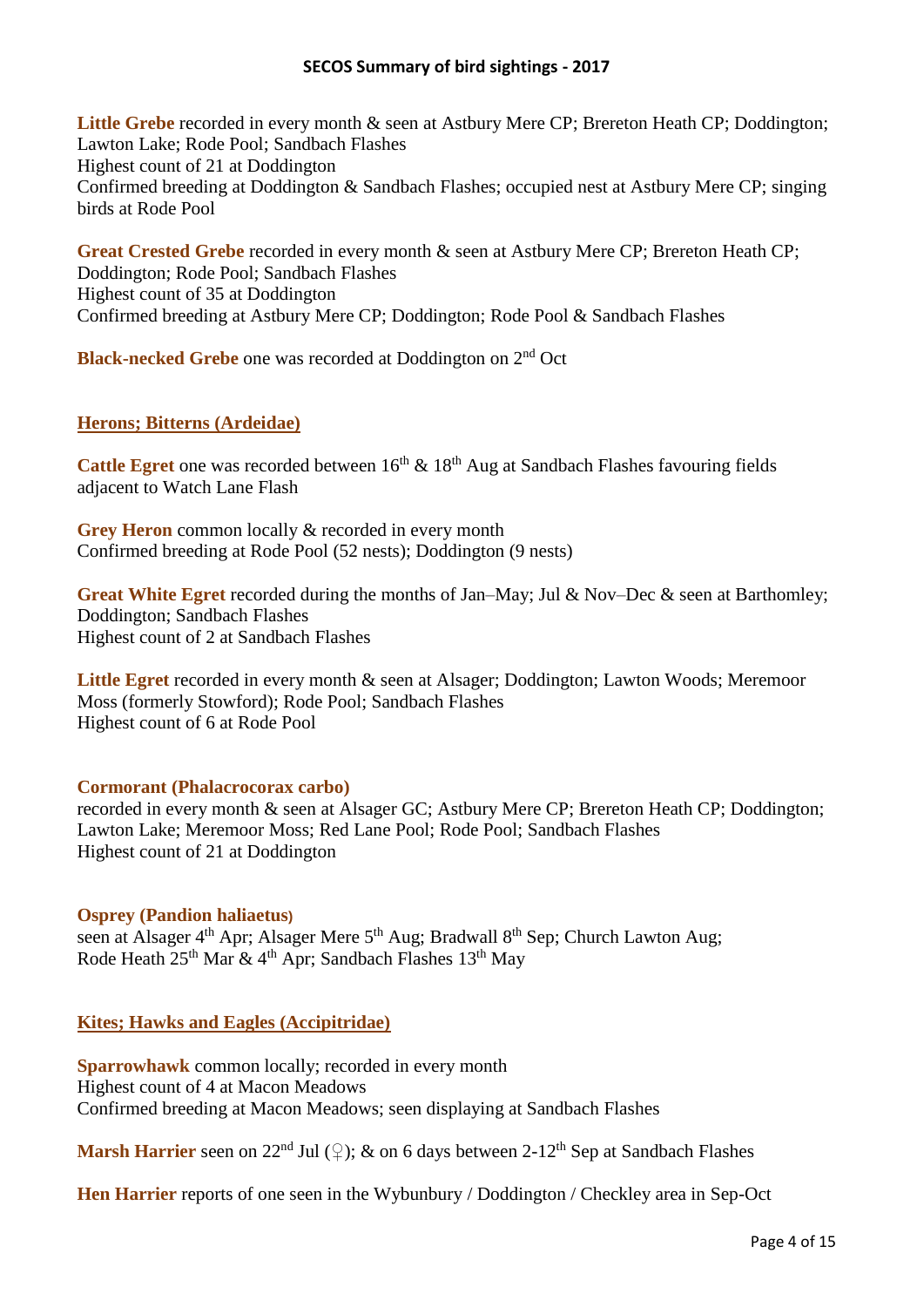**Red Kite** recorded in Feb, Apr–Aug & seen at Alsager 22<sup>nd</sup> Jun; Borrow Pit Meadows 20<sup>th</sup> Feb; Bradwall Green 9<sup>th</sup> Jul; Church Lawton 26 May; Sandbach Flashes 27-28<sup>th</sup> May, 19<sup>th</sup> Jun & 13<sup>th</sup> Jul, Aug; Wybunbury Moss 9<sup>th</sup> Apr Highest count of 2 at Wybunbury Moss

**Buzzard** common locally, recorded in every month Highest count of 12 at Sandbach Flashes Juveniles seen at various locations within Sandbach Flashes; displaying pairs seen at Astbury Mere CP; Oakhanger Moss; Sandbach Flashes

# **Rails; Crakes and Coots (Rallidae)**

**Water Rail** recorded at Doddington in Jan-Mar, Nov-Dec; Macon Meadows in Nov; Rode Pool in Oct; Sandbach Flashes on  $16^{th}$ ,  $20^{th}$  Jan;  $5^{th}$ ,  $11-12^{th}$  Feb,  $6^{th}$ ,  $8^{th}$ ,  $21^{st}$ ,  $24^{th}$  Mar, during Apr, Oct-Dec Highest count of 3 at Rode Pool

**Moorhen** common locally, recorded in every month Highest count of 7 at Brereton Heath CP & Rode Pool Confirmed breeding at Macon Meadows; Quakers Coppice; Rode Pool & Sandbach Flashes

**Coot** common locally, recorded in every month Highest count of 595 at Doddington Confirmed breeding at Astbury Mere CP; Rode Pool; Sandbach Flashes

# **Oystercatcher (Haematopus ostralegus)**

common locally; recorded at Albion Lock Mar; Astbury Mere CP May; Brereton Heath CP 10<sup>th</sup> Jul: Church Lawton Aug; Doddington during Feb–Jul & during Dec; Sandbach Flashes Feb–Jul & Dec; Meremoor Moss 18th Apr; Rode Pool Apr, Jul Highest count of 11 at Doddington Confirmed breeding at Doddington

#### **Avocet (Recurvirostra avosetta)** recorded at Sandbach Flashes 23<sup>rd</sup>, 29-30<sup>th</sup> Mar, 5<sup>th</sup> Apr, 7<sup>th</sup> May

# **Plovers (Charadriidae)**

**Lapwing** common locally, recorded in every month Highest count of c700 at Doddington Juv seen at Sandbach Flashes & nest building seen at Springbank Farm, Bradwall

Golden Plover recorded at Arclid 12<sup>th</sup> Feb (52); Sandbach Flashes Jan; 7<sup>th</sup> Feb; Oct

Grey Plover 1 (summer plumaged) recorded at Sandbach Flashes 5<sup>th</sup> May

**Ringed Plover** recorded at Sandbach Flashes Apr-Sep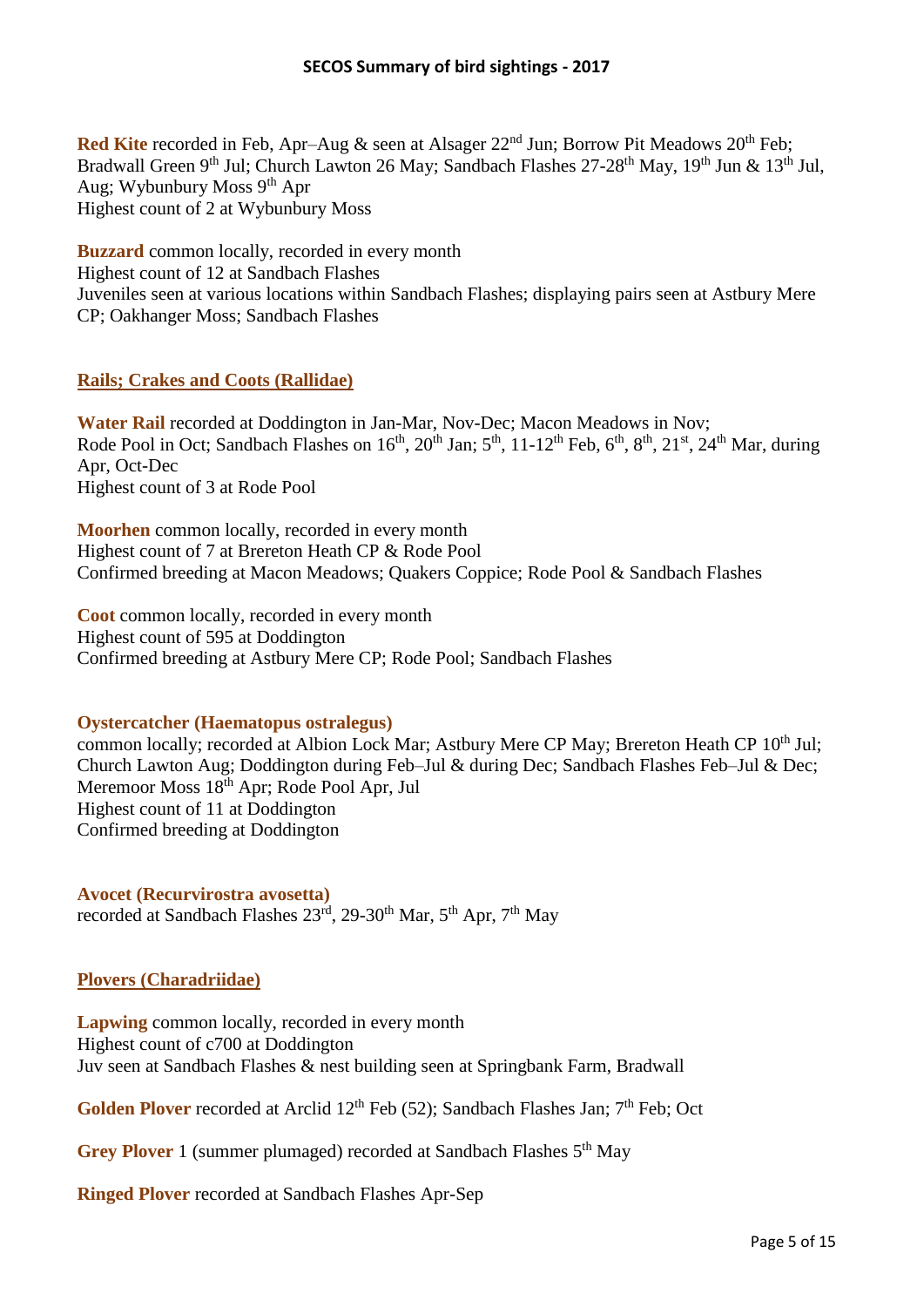**Little Ringed Plover** recorded at Albion Lock Mar-Apr; Springbank Farm, Bradwall Apr-Jul; Sandbach Flashes Mar-Aug Highest count of 10 at Sandbach Flashes Juv seen at Springbank Farm, Bradwall

## **Sandpipers; Snipes (Scolopacidae)**

**Whimbrel** recorded over Elworth 19<sup>th</sup> Jul (4) & at Sandbach Flashes  $21<sup>st</sup>$  Apr,  $17<sup>th</sup>$  Aug,  $29<sup>th</sup>$  Nov

**Curlew** recorded in every month except May & seen at Astbury Mere CP; EHF/PHF; Winterley Highest count of 40 at Sandbach Flashes

**Black-tailed Godwit** recorded in every month but only seen at Sandbach Flashes Highest count of c110

**Turnstone** one was seen briefly flying over EHF on 23<sup>rd</sup> Aug

**Ruff** recorded in every month except between Mar & Jun but only seen at Sandbach Flashes Highest count of 3

**Dunlin** recorded at Doddington in Sep; Sandbach Flashes in Jan, 7-8<sup>th</sup> Mar, Apr-May, Jul-Sep, Nov-Dec; Springbank Farm, Bradwall in May Highest count of 5 at Sandbach Flashes

**Woodcock** recorded at Rode Pool in Jan & Sandbach Flashes Jan-Mar Highest count of 2 at both sites

**Jack Snipe** recorded at Doddington in Mar & Sandbach Flashes in Feb-Mar & Nov Highest count of 2 at Sandbach Flashes

**Snipe** recorded in every month except Jun & seen at Astbury Mere CP Dec; Doddington Jan-Apr, Aug-Dec; Lawton Lake Dec; Meremoor Moss Oct-Nov; Rode Pool Mar, Oct; Sandbach Flashes Jan-May & Jul-Dec; Scholar Green Dec Highest count of 126 at Sandbach Flashes

**Common Sandpiper** recorded at Astbury Mere CP Apr, Sep; Doddington Apr-Aug; Rode Pool Jun; Sandbach Flashes Apr-Sep Highest count of 10 at Sandbach Flashes

**Green Sandpiper** recorded at Doddington Aug; Middlewich Lime Beds Dec; Meremoor Moss 31<sup>st</sup> Oct; Sandbach Flashes Mar-Apr, Jun-Dec Highest count of 7 at Sandbach Flashes

**Redshank** recorded in every month except May but sightings only from Sandbach Flashes Highest count of 6

Wood Sandpiper recorded at Sandbach Flashes 18<sup>th</sup> Jul, 9<sup>th</sup> Aug, 2<sup>nd</sup> Sep

**Spotted Redshank** recorded at Congleton  $17<sup>th</sup>$  May & Sandbach Flashes  $27<sup>th</sup>$  Aug (2 imm)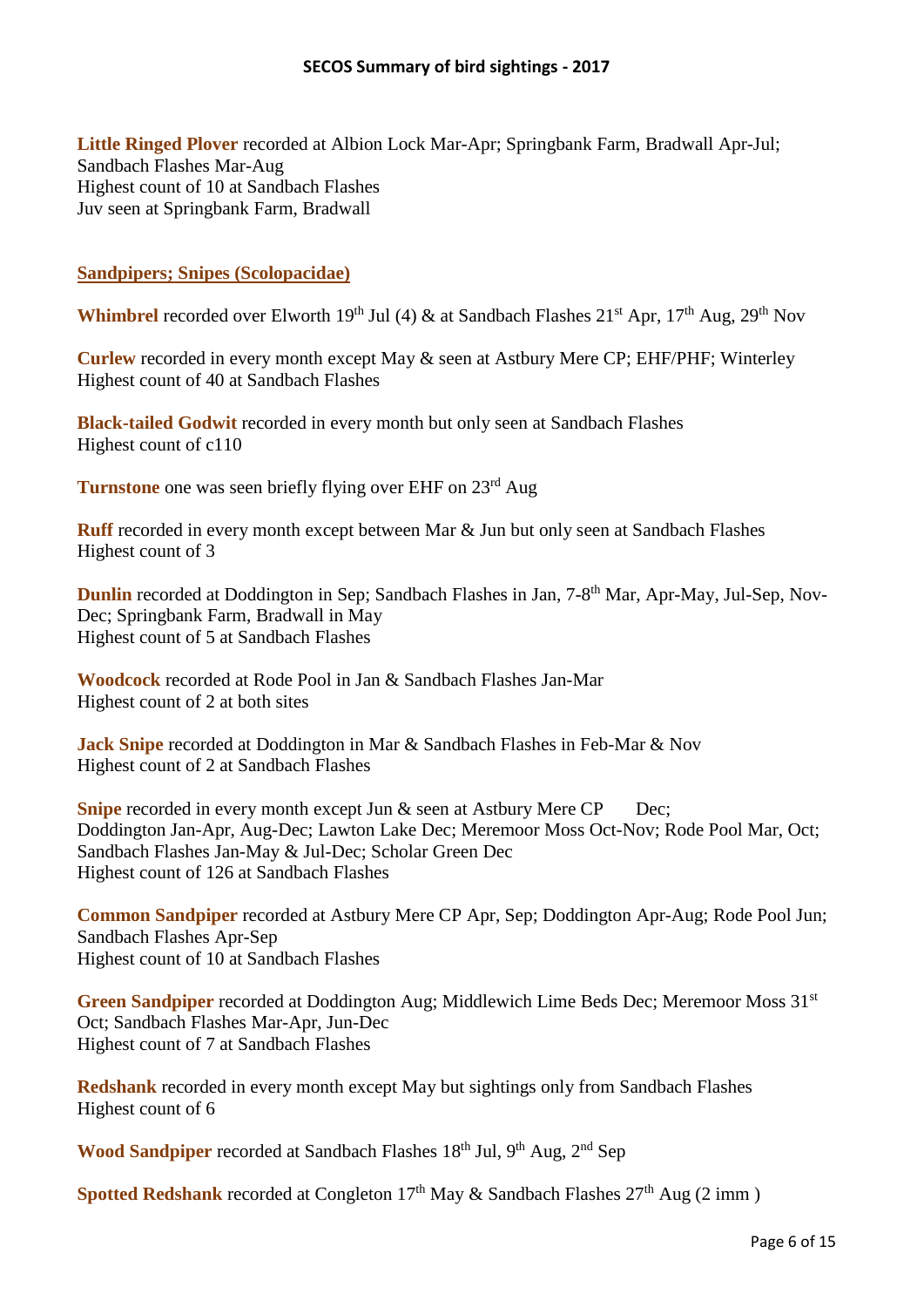Greenshank recorded between late Apr-early Aug & seen at Sandbach Flashes 1<sup>st</sup>, 9<sup>th</sup>, 11<sup>th</sup> May, Jun-Jul,  $5-24$ <sup>th</sup> Aug Highest count of 2

# **Gulls; Terns and Skimmers (Laridae)**

**Black-headed Gull** common locally, recorded in every month Highest count of 1000 at Astbury Mere CP Juv seen at Sandbach Flashes

Mediterranean Gull recorded at Sandbach Flashes 7<sup>th</sup>, 10<sup>th</sup> Feb, Mar, 2-3<sup>rd</sup> May, Jun-Aug, 25<sup>th</sup> Sep

**Common Gull** recorded in every month except Sep & Dec, seen at Astbury Mere CP Feb; Doddington Jan-Feb, Oct-Nov; Sandbach Flashes Jan-Jul, 11<sup>th</sup> Aug, 17<sup>th</sup> Oct, 2<sup>nd</sup> Nov; Springbank Farm, Bradwall 20<sup>th</sup> Jun

Great Black-backed Gull common locally, recorded in every month except Jul & Oct; seen at Astbury Mere CP & Sandbach Flashes

**Glaucous Gull** recorded at Sandbach Flashes Jan-May & Dec Ages noted  $-1<sup>st</sup>$  w Jan, Mar; juv Jan

**Iceland Gull** recorded at EHF/PHF  $27<sup>th</sup>$ ,  $29<sup>th</sup>$  Mar,  $5<sup>th</sup>$ ,  $14<sup>th</sup>$ ,  $21<sup>st</sup>$ ,  $27<sup>th</sup>$  Apr Ages noted – ad,  $1<sup>st</sup>$  w & juv Jan

**Herring Gull** common locally, recorded in every month breeds on Crewe Industrial Estate with c.8 nests

Caspian Gull recorded at Sandbach Flashes Apr, 2<sup>nd</sup>, 4<sup>th</sup> Jun, 25<sup>th</sup> Aug, Nov-Dec Ages noted  $-1<sup>st</sup>$  cy Jun. Aug; ad Dec

Yellow-legged Gull recorded at Sandbach Flashes 2<sup>nd</sup> Jan, 15<sup>th</sup>, 26<sup>th</sup> Feb, 6<sup>th</sup>, 8<sup>th</sup> Mar, 4<sup>th</sup> Jun, Jul-Nov

Lesser Black-backed Gull common locally, recorded in every month breeds on Crewe Industrial Estate with c.15 nests

**Common Tern** recorded at Astbury Mere CP Apr-May, 29<sup>th</sup> Jun; Doddington May-Jun; Sandbach Flashes Apr-Aug Highest count of 5 at Astbury Mere CP Confirmed breeding at Sandbach Flashes

**Arctic Tern** (singles - juvs) recorded at Sandbach Flashes  $21^{st}$  &  $29^{th}$  Aug

Black Tern recorded at Astbury Mere CP Apr-May; Doddington 4-5<sup>th</sup> May; Sandbach Flashes Apr-May Highest count of 7 at Sandbach Flashes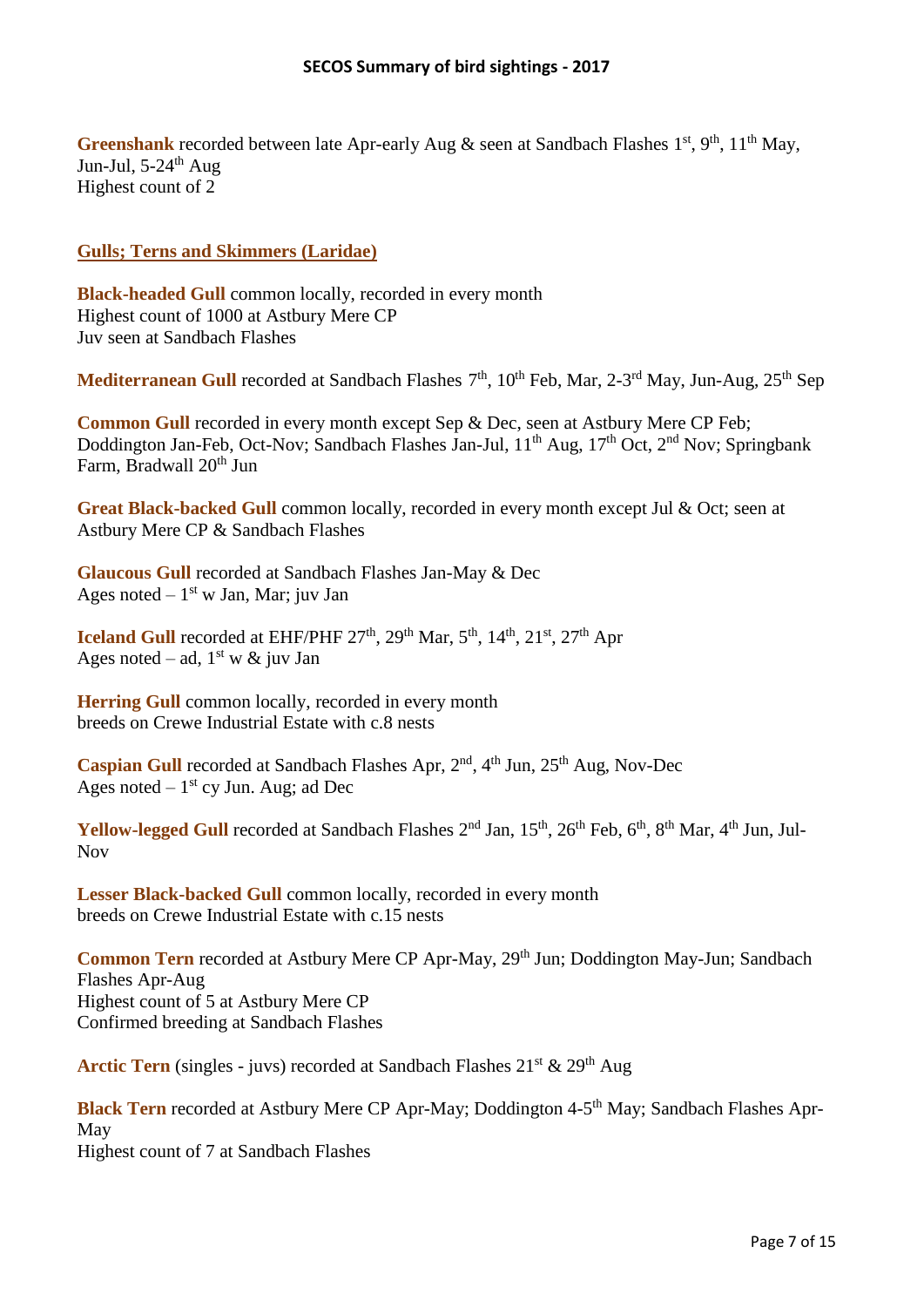Arctic Skua (Stercorarius parasiticus) recorded at Sandbach Flashes 3<sup>rd</sup> Jun

#### **Pigeons; Doves (Columbidae)**

**Rock Dove (Feral Pigeon)** common locally, recorded in every month except Nov

**Stock Dove** fairly common locally, recorded in every month Highest count of c150 at Rode Pool Confirmed breeding at Quakers Coppice

**Woodpigeon** common locally, recorded in every month

**Collared Dove** common locally, recorded in every month

**Cuckoo (Cuculus canorus)** recorded at Rode Pool 17<sup>th</sup> May; Sandbach Flashes 28<sup>th</sup> May

#### **Barn Owl (Tyto alba)**

recorded at Brereton Heath CP 21<sup>st</sup> Jan; Church Lawton Aug; Congleton Jan; Crewe Jan; Doddington Jan; Mar; Lawton Woods Jan; Oakhanger Dec; Sandbach Flashes Apr, 4-5<sup>th</sup> May, 15<sup>th</sup> Jun, 3<sup>rd</sup>, 5<sup>th</sup> Jul; Scholar Green Nov; Weston Road, Crewe Dec; Wybunbury Oct

#### **Owls (Strigidae)**

**Tawny Owl** recorded in every month except Jun & seen at at Astbury Mere CP; Borrow Pit Meadows; Brereton Heath CP; Bridgemere; Church Lawton; Quakers Coppice; Rode Pool; Sandbach Flashes; Scholar Green Highest count of 3 at Brereton Heath CP

Little Owl recorded in every month except Jan; Mar; Nov-Dec & seen at Brereton; Doddington; Mow Cop; Sandbach Flashes; Warmingham Highest count of 3 at Brereton Heath CP Nest building seen there

Long-eared Owl recorded at Sandbach Flashes Jan-Feb, 15<sup>th</sup> Mar, 23<sup>rd</sup> Sep, Oct-Dec

**Short-eared Owl** recorded at Meremoor Moss Oct; Sandbach Flashes Apr

**Swift (Apus apus)** common locally, recorded Apr-Sep Highest count of 120 at Doddington

#### **Kingfisher (Alcedo atthis)**

common locally, recorded in every month Highest count of 3 at Rode Pool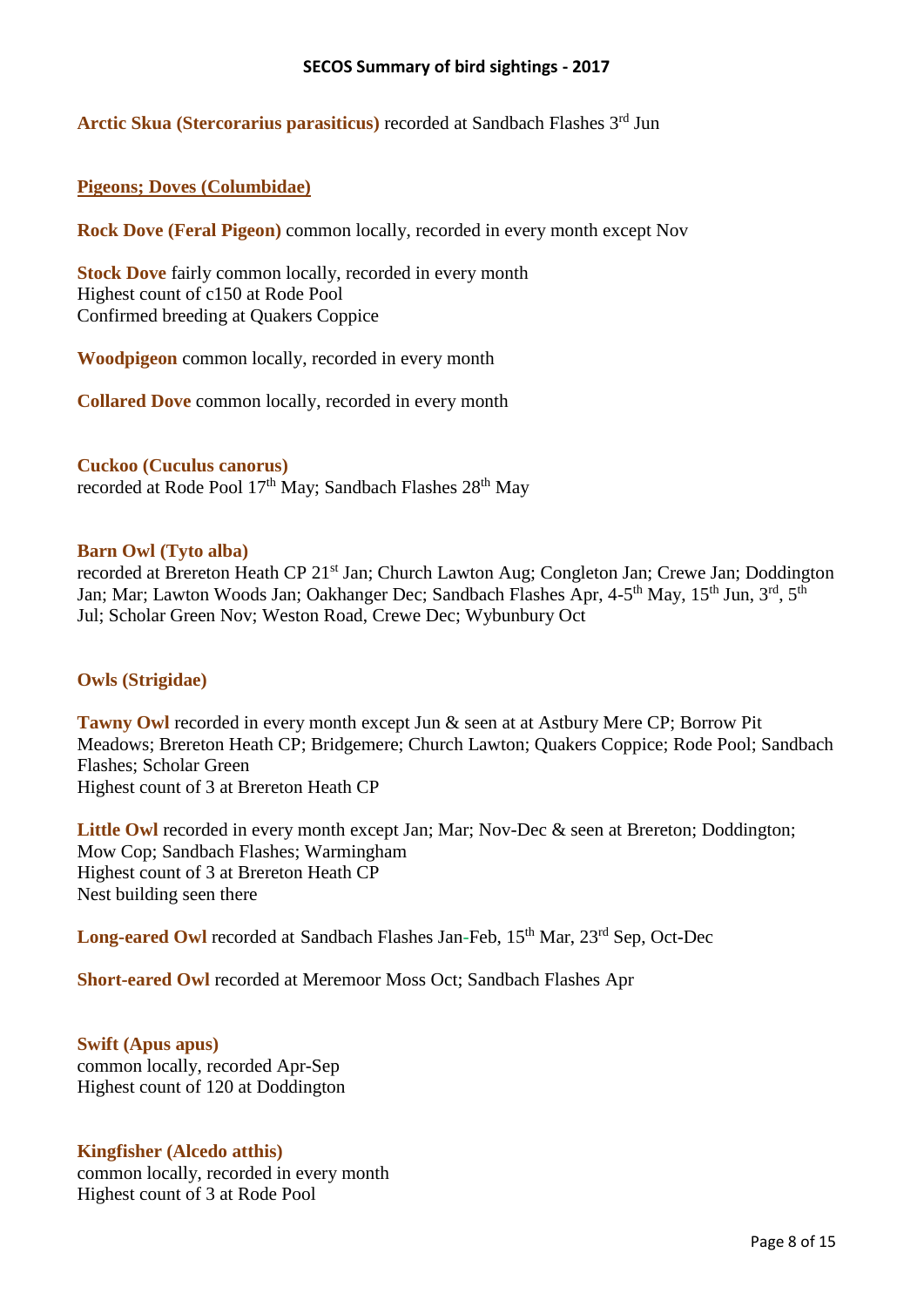Juv seen at Astbury Mere CP in Sep

## **Woodpeckers (Picidae)**

**Lesser Spotted Woodpecker** recorded at Lawton Woods in Jan & Nov

**Great Spotted Woodpecker** common locally, recorded in every month Highest count of 5 at Sandbach Flashes Confirmed breeding at Quakers Coppice & Sandbach Flashes

**Green Woodpecker** recorded in every month except Jan, Apr, Jun & seen at Alsager South; Congleton; Lawton Woods; Meremoor Moss; Mow Cop; Rode Pool; Sandbach Flashes Highest count of 3 at Rode Pool Juv seen there in Jul

## **Caracaras; Falcons (Falconidae)**

**Kestrel** common locally; recorded in every month throughout the RA & seen at A534 (Haslington Bypass ); Alsager GC; Arclid; Astbury Mere CP; Brereton; David Whitby Way; Crewe; Doddington; Haslington; Lawton ; Meremoor Moss; Mow Cop; Rode Pool; Sandbach Flashes; Scholar Green; Crewe Hall

Highest count of 3 at Meremoor Moss & Mow Cop

Merlin recorded at Brownlow Heath 29<sup>th</sup> Sep; Sandbach Flashes 15<sup>th</sup> Jan; 7<sup>th</sup> Feb; 23<sup>rd</sup> Mar; Oct

Hobby recorded at Alsager 1<sup>st</sup> Oct; Alsager GC 15<sup>th</sup> Sep; Astbury Mere CP Sep; Church Lawton Jul-Aug; Clay Lane, Haslington May-Jul, 3-4<sup>th</sup> Aug; Congleton Aug; Doddington Aug; Elworth Jul; Gresty, Crewe 28<sup>th</sup> May; Mow Cop 10<sup>th</sup> Aug; Rode Pool Jul; Sandbach Aug; Sandbach Flashes May-Sep; Winterley 29<sup>th</sup> Aug; Wheelock 22<sup>nd</sup> Aug; Springbank Farm, Bradwall 20<sup>th</sup> Jun Highest count of 4 at Winterley 2 juv fledged there

**Peregrine** recorded in every month except May & seen at Astbury Mere CP Oct; Brereton Green Dec; Church Lawton Jul; Doddington Feb, Apr, Aug; Macon Meadows 9<sup>th</sup> Feb; Sandbach 23<sup>rd</sup> Jun; Sandbach Flashes Jan-Mar, Jun-Dec; Swettenham Dec Highest count of 2 at Sandbach Flashes Imm seen at Astbury Mere CP, Doddington & Sandbach Flashes

#### **Old World Parrots (Psittaculidae)**

Ring-necked Parakeet recorded at Congleton 3rd Jul

**Crows; Jays (Corvidae)**

**Jay** common locally, recorded in every month Highest count of 10 at Doddington Juv seen at Sandbach Flashes in Jun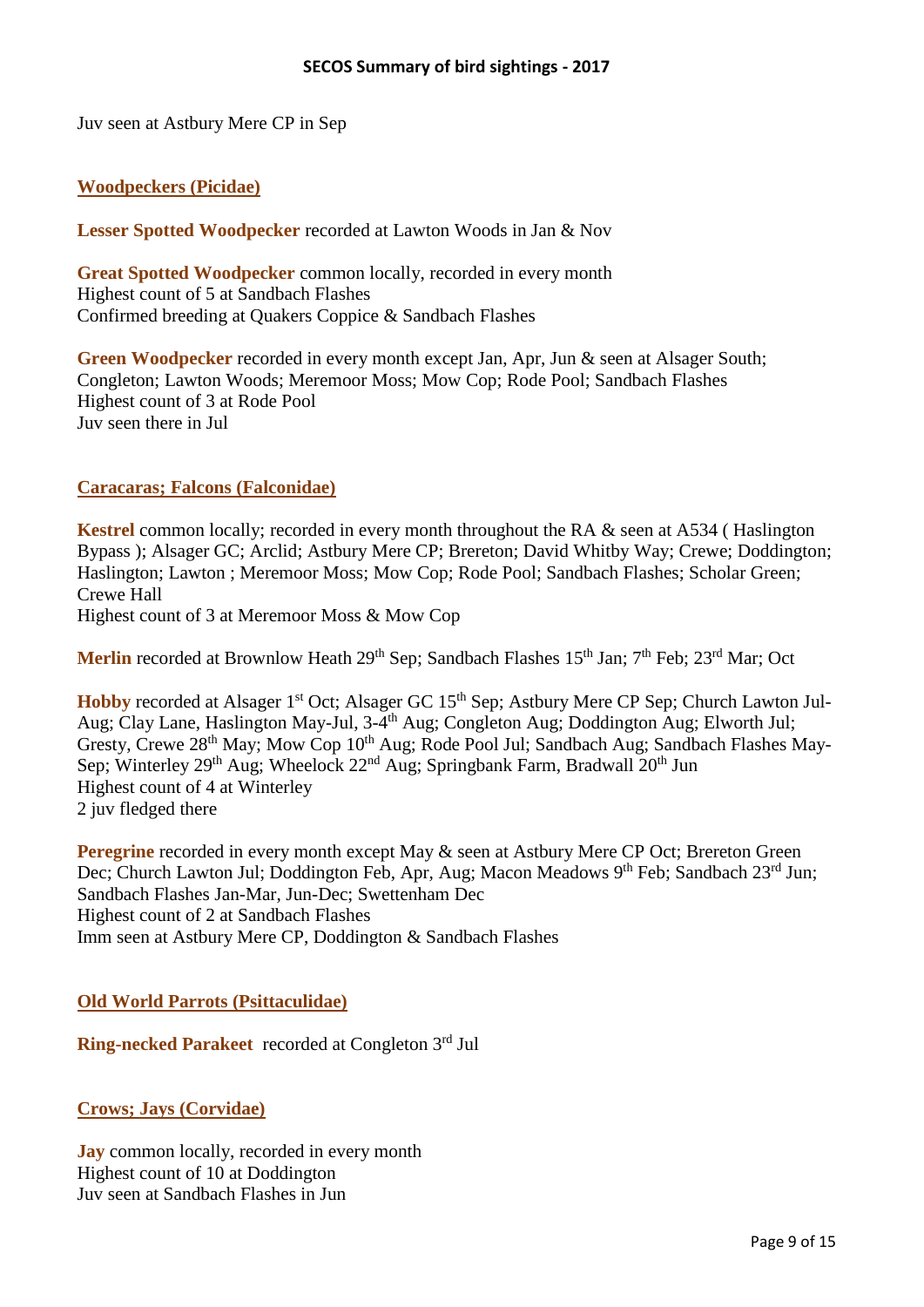**Magpie** common locally, recorded in every month

**Jackdaw** common locally, recorded in every month Highest count of 150 at Brereton Heath CP

**Rook** recorded in every month except Dec & seen at Astbury Mere CP; Brereton; Checkley Lane; Crewe Green; Lawton Woods; Macon Meadows; Meremoor Moss; Rode Pool; Sandbach Flashes Highest count of 40 at Brereton Heath

**Carrion Crow** common locally, recorded in every month

**Raven** recorded in every month throughout the RA & seen at Alsager GC; Astbury Mere CP; Basford; Crewe; Brereton Heath CP; The Cloud; Doddington; Elworth; Holmes Chapel; Macon Meadows; Meremoor Moss; Rode Pool; Sandbach Flashes; Haslington; Swettenham Highest count of 3 at Astbury Mere CP

**Waxwing (Bombycilla garrulus)** recorded at Warmingham 15<sup>th</sup> Jan; Astbury 14<sup>th</sup> Feb; Astbury Mere CP Jan-Feb; Buglawton 14<sup>th</sup> Feb; Clayton 1<sup>st</sup> Feb; Congleton Jan; 5<sup>th</sup>, 7-9<sup>th</sup> Feb; Crewe Jan; Macon Meadows 1-2<sup>nd</sup>, 14<sup>th</sup>, 17<sup>th</sup> Jan; Sandbach Mar-Apr; Sandbach Flashes 26<sup>th</sup> Jan, 24<sup>th</sup>, 28<sup>th</sup> Feb; Scholar Green Jan

## **Tits; Chickadees (Paridae)**

**Coal Tit** fairly common locally, recorded in every month Highest count of 4 at Brereton Heath CP

Willow Tit 2 recorded at Brereton Heath CP 7<sup>th</sup> Apr

**Blue Tit** common locally, recorded in every month Confirmed breeding at Quakers Coppice

**Great Tit** common locally, recorded in every month Confirmed breeding at Quakers Coppice

#### **Bearded Tit (Panurus biarmicus)**

2 females were reported at Astbury Mere CP 11<sup>th</sup> Mar (unconfirmed)

**Skylark (Alauda arvensis)** recorded in every month except Jan, Mar, Jul-Aug throughout the RA & seen at Alsager; Alsager GC; Astbury Mere CP; Doddington; Lawton Woods area; Meremoor Moss; Sandbach Flashes Highest count of 15 at Meremoor Moss

# **Swallows; Martins (Hirundinidae)**

**Sand Martin** common locally, recorded Mar-Sep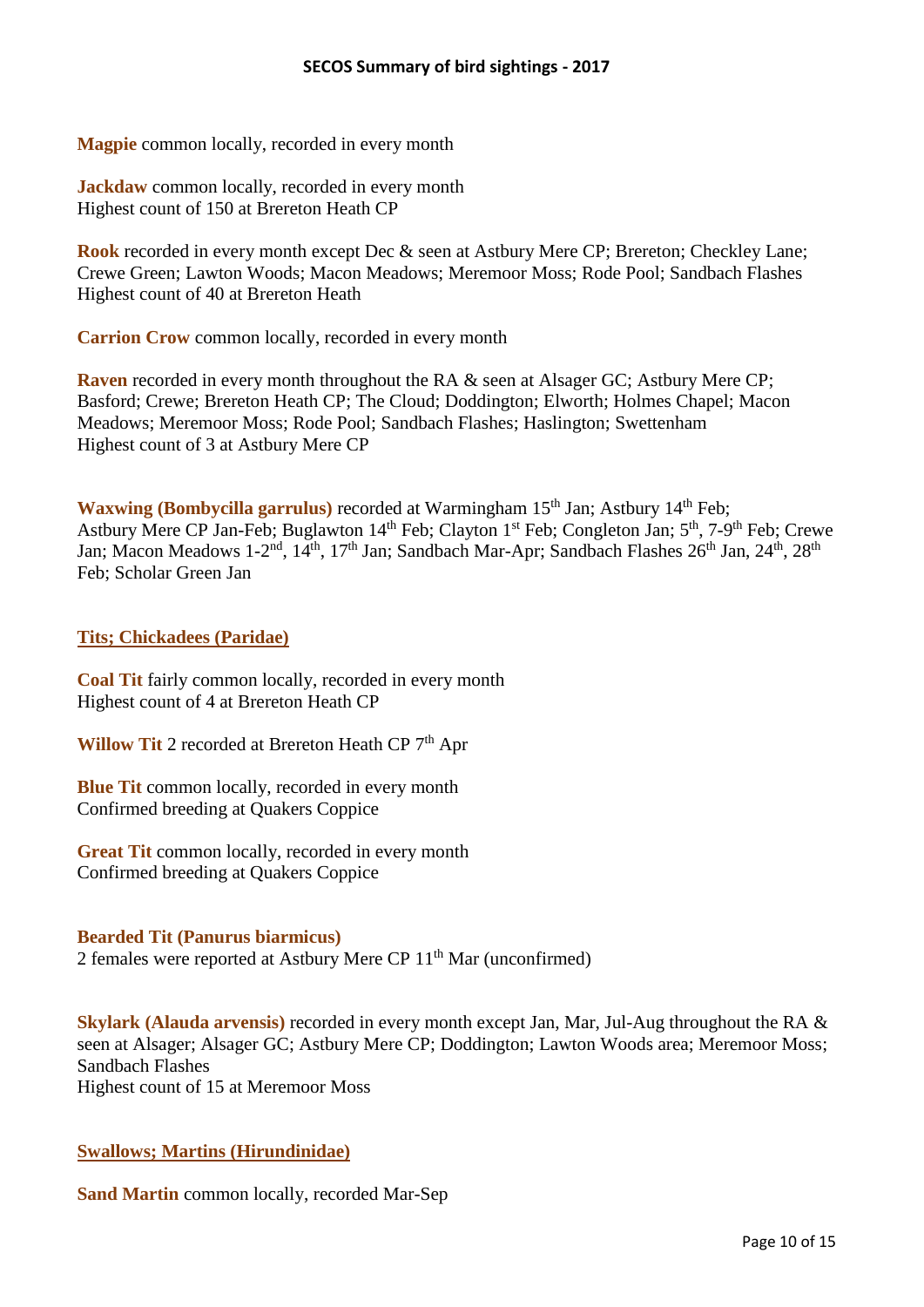Highest count of 400 at Doddington

**Swallow** common locally, recorded Apr-Oct also late records of early Dec Highest count of 80 at Doddington

**House Martin** common locally, recorded Apr-Oct Highest count of 40 at Doddington

Cetti's Warbler (Cettia cetti) recorded at Sandbach Flashes 7<sup>th</sup>, 16<sup>th</sup>, 20-21<sup>st</sup> Jan, 3<sup>rd</sup> 28<sup>th</sup> Feb, 8<sup>th</sup>, 15<sup>th</sup>, 21<sup>st</sup>, 24<sup>th</sup> Mar, May, 7<sup>th</sup> Jun, Jul, Oct, Dec

**Long-tailed Tit (Aegithalos caudatus)** common locally, recorded in every month Highest count of 16 at Astbury Mere CP

#### **Leaf warblers and allies (Phylloscopidae)**

**Willow Warbler** common locally, recorded Apr-Sep Highest count of 9 at Astbury Mere CP Confirmed breeding there

**Chiffchaff** common locally, recorded in every month

**Iberian Chiffchaff** recorded at Brereton Heath CP 10<sup>th</sup>, 15<sup>th</sup> & 18<sup>th</sup> Jun

**Yellow-browed Warbler** recorded at Holmes Chapel; Scholar Green – both in Oct

#### **Reed warblers and allies (Acrocephalidae)**

**Sedge Warbler** common locally, recorded Apr-Aug Highest count of 3 (singing  $\delta$ ) at Doddington in Apr Confirmed breeding at Sandbach Flashes in Jun

**Reed Warbler** common locally, recorded Apr-Aug Highest count of 8 (singing  $\Diamond$ ) at Doddington Confirmed breeding at Astbury Mere CP, Doddington, Rode Pool & Sandbach Flashes

**Grasshopper Warbler (Locustella naevia)**

recorded Apr-Jun and seen/heard at Bagmere 20<sup>th</sup> Jun; Brereton Apr; The Cloud 2<sup>nd</sup> May; Holmes Chapel Apr; Meremoor Moss Apr

#### **Sylviid Babblers (Sylviidae)**

**Blackcap** common locally, recorded in every month except Jan-Feb Highest count of 12 at Astbury Mere CP Confirmed breeding at Macon Meadows & Sandbach Flashes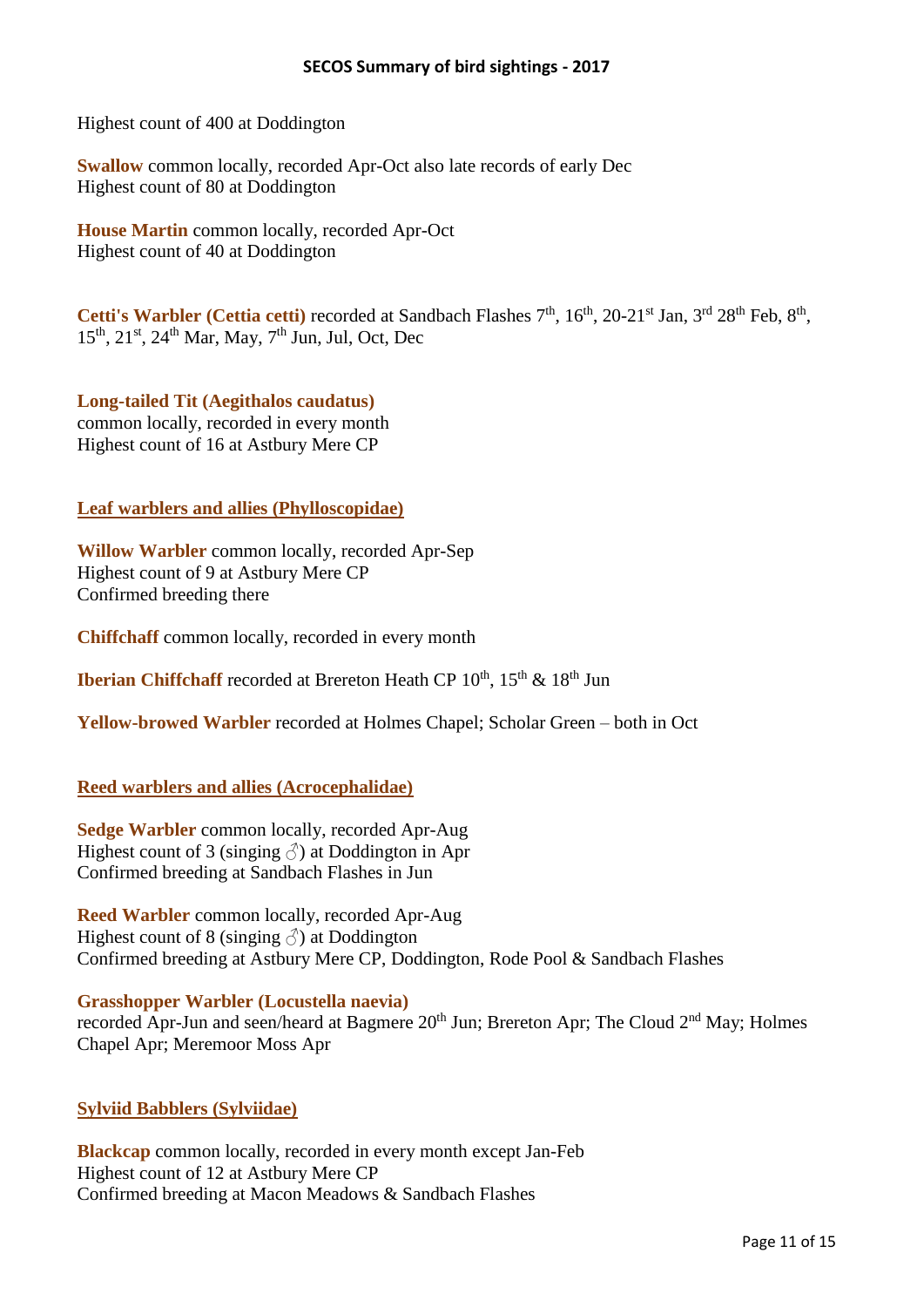Garden Warbler recorded May-Aug & seen at Astbury Mere CP May; Brereton 1<sup>st</sup> May, 10<sup>th</sup>, 15<sup>th</sup>, 18<sup>th</sup> Jun; The Cloud 7<sup>th</sup> May; Macon Meadows 18<sup>th</sup> Jun; Sandbach Flashes 1<sup>st</sup> May; Jun-Jul; 11-26<sup>th</sup> Aug;  $1<sup>st</sup>$  Sep

Highest count of 3 (singing  $\hat{\circ}$ ) at Brereton Heath CP

Lesser Whitethroat recorded Apr-Sep & seen at Holmes Chapel 1<sup>st</sup> May (the only record outside of "The Flashes" area); Sandbach Flashes May-Sep Juv seen at Sandbach Flashes in Jul

**Whitethroat** recorded Apr-Sep & seen at Alsager; Brereton Heath CP; Checkley; Macon Meadows; Meremoor Moss; Mow Cop; Sandbach Flashes Juv seen at Sandbach Flashes in Jun

## **Goldcrest (Regulus regulus)**

common locally, recorded in every month Highest count of 4 at Astbury Mere CP Birds displaying seen at Sandbach Flashes

**Wren (Troglodytes troglodytes)** common locally, recorded in every month

#### **Nuthatch (Sitta europaea)**

common locally, recorded in every month Confirmed breeding at Quakers Coppice

# **Treecreeper (Certhia familiaris)**

common locally, recorded in every month Confirmed breeding at Doddington

#### **Starling (Sturnus vulgaris)**

common locally, recorded in every month Highest count of 30,000 at Brereton Heath CP in Jan

# **Thrushes (Turdidae)**

Ring Ouzel recorded at Mow Cop 2<sup>nd</sup> Sep; Sandbach Flashes Apr-May

**Blackbird** common locally, recorded in every month

**Fieldfare** common locally, recorded in Jan-Apr & Oct-Dec Highest count of 25 at Brereton Heath CP

**Redwing** common locally, recorded in Jan-Mar & Oct-Dec Highest count of c70 at Rode Pool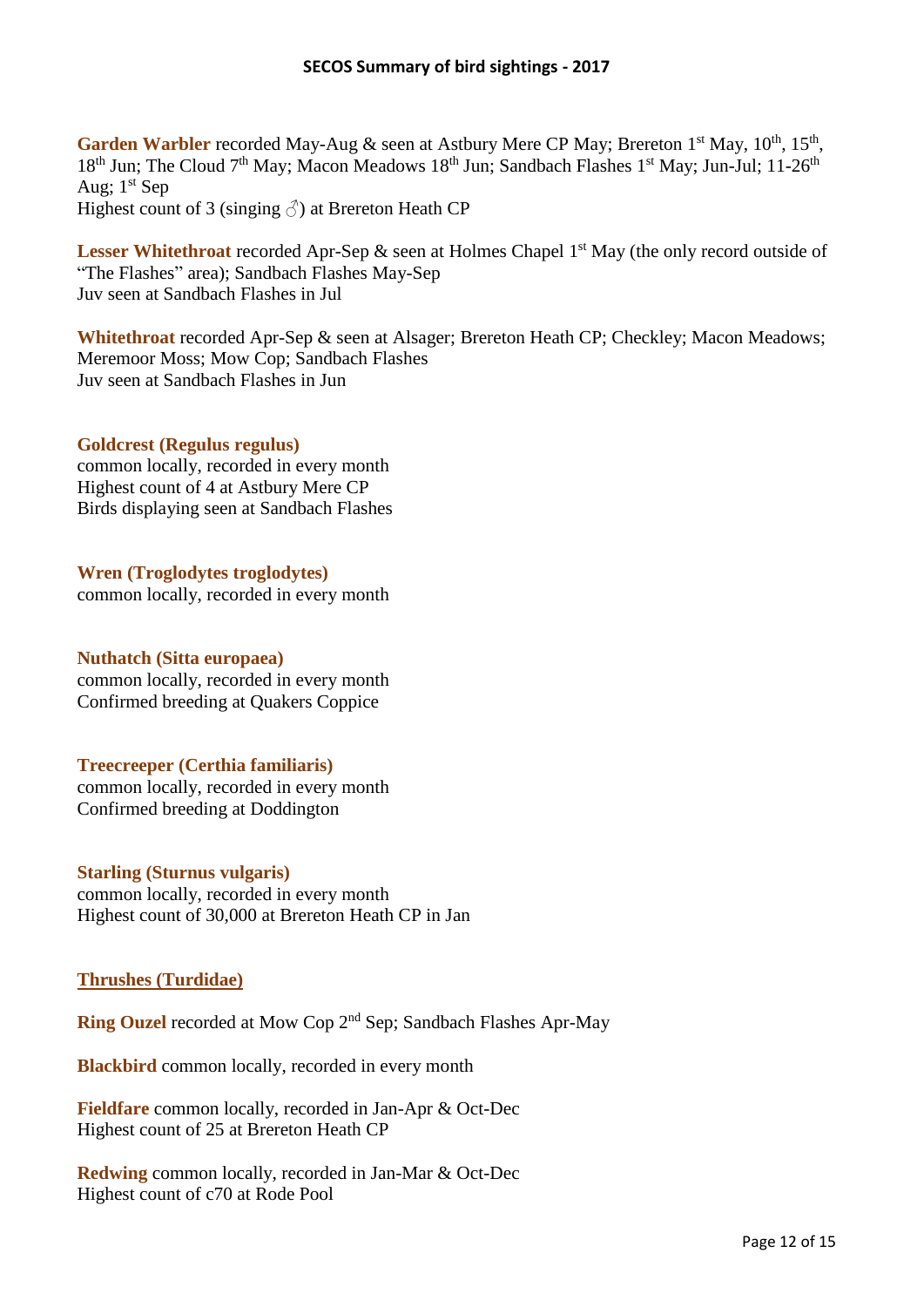**Song Thrush** common locally, recorded in every month

**Mistle Thrush** common locally, recorded in every month Highest count of 15 at Doddington

## **Chats; Old World Flycatchers (Muscicapidae)**

Spotted Flycatcher recorded at Brereton Heath CP 18<sup>th</sup>, 20<sup>th</sup> Jun, 10<sup>th</sup> Jul; Aug; Church Lawton Aug; The Cloud 28<sup>th</sup> May; Holmes Chapel 17<sup>th</sup> May; Lawton Woods 28<sup>th</sup> May; Rode Pool 23<sup>rd</sup> May, 4<sup>th</sup> Jun; Sandbach Flashes 19<sup>th</sup> Jun, 9-27<sup>th</sup> Aug, 11-13<sup>th</sup> Sep; Swettenham Jul Confirmed breeding at Brereton Heath CP in Aug

**Robin** common locally, recorded in every month

Nightingale singing male recorded at Basford, Crewe 3-4<sup>th</sup> May

Pied Flycatcher recorded at The Cloud 7<sup>th</sup> May; Holmes Chapel 24<sup>th</sup> Jul

**Redstart** recorded at The Cloud 28<sup>th</sup> May; EHF/PHF 14-26<sup>th</sup> Aug

Whinchat recorded at Brereton May; Brereton Heath CP 23<sup>rd</sup> Apr; 5<sup>th</sup> May; Sandbach Flashes May,  $21-22^{nd}$  Aug, Sep

Stonechat recorded at Alsager 1<sup>st</sup> Oct; Meremoor Moss 18<sup>th</sup> & 31<sup>st</sup> Oct; Sandbach Flashes 20<sup>th</sup> Jan,  $10-28$ <sup>th</sup> Aug, Sep-Dec;

**Wheatear** recorded at Brereton Apr-May; The Cloud Aug; Doddington Mar-May; Lawton Fields May; Meremoor Moss 6<sup>th</sup> Sep; Sandbach Aug; Sandbach Flashes 21<sup>st</sup>, 25<sup>th</sup>, 27<sup>th</sup> Apr, May; 14-28<sup>th</sup> Aug, Sep Highest count of 10 at Sandbach Flashes

**Dipper (Cinclus cinclus)** recorded at Bathvale 3<sup>rd</sup> Jan; 7<sup>th</sup> May, 4<sup>th</sup> Aug, 15<sup>th</sup> Oct; Congleton Park 8<sup>th</sup>, 13<sup>th</sup> Feb, Mar-May, Jul, 4<sup>th</sup>, 24<sup>th</sup> Sep, Oct-Dec; Lawton Woods Jan Imm seen at Bathvale in Aug

# **Old World Sparrows; Snowfinches (Passeridae)**

**House Sparrow** common locally, recorded in every month Highest count of 27 at Sandbach Flashes

**Tree Sparrow** recorded in every month but only sightings from Sandbach Flashes Highest count of 39 at Sandbach Flashes Confirmed breeding at Sandbach Flashes

# **Dunnock (Prunella modularis)**

common locally, recorded in every month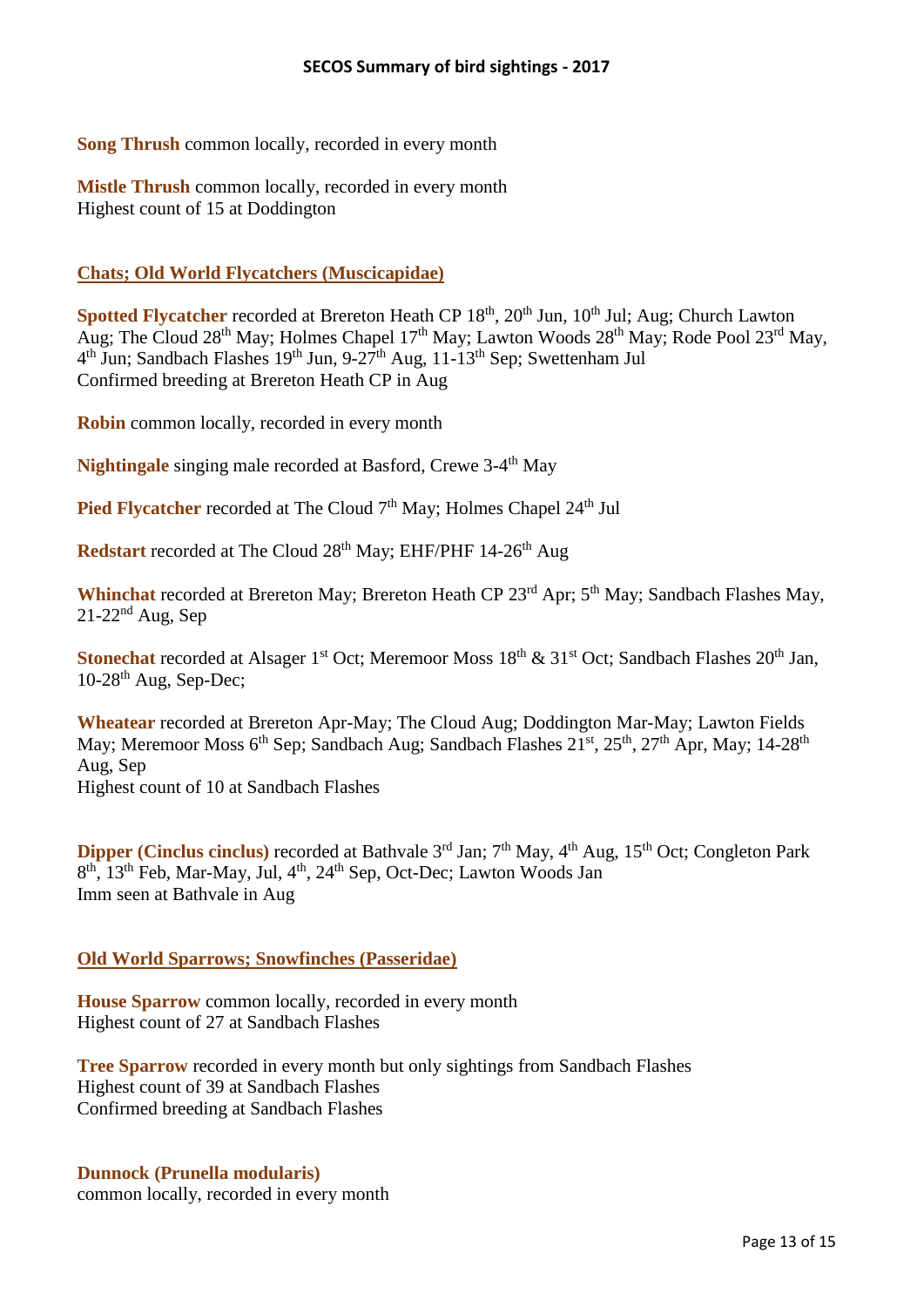#### **Wagtails; Pipits (Motacillidae)**

Western Yellow Wagtail (Motacilla flava) recorded at Astbury Mere CP Apr; Bradwall 1<sup>st</sup> Sep; Checkley, Betley 13th Jun; Congleton Aug; Doddington Apr-Sep; Lawton Fields May; Sandbach Aug; Sandbach Flashes 3<sup>rd</sup>, 17<sup>th</sup> Apr, Sep; Springbank Farm; Bradwall Jul Highest count of 6 at Doddington Juv seen at Doddington, Sandbach Flashes & Springbank Farm, Bradwall

**Blue-headed Wagtail (Motacilla flava flava)** - subspecies - recorded at Doddington on  $12<sup>th</sup>$  &  $16<sup>th</sup>$ May

**Grey Wagtail** recorded in every month of the year throughout the RA & seen at Astbury Mere CP; Bathvale; Checkley Lane; Congleton Park; Doddington; Hassall; Lawton Hall/Woods Macon Meadows; Meremoor Moss; Quakers Coppice; Rode Pool; Sandbach Flashes; Swettenham; Valley Brook, Slaughter Hill Juv seen at Astbury Mere CP, Doddington, Sandbach Flashes & Swettenham

**White Wagtail (Motacilla alba)** recorded at Doddington; Lawton Fields; Sandbach Flashes Highest count of 10 at Doddington

Pied Wagtail (Motacilla alba yarrellii) subspecies - common locally, recorded in every month throughout the RA

**Meadow Pipit** recorded in every month except Jun-Jul & seen at Alsager GC; Astbury Mere CP; Brereton; The Cloud; Doddington; Meremoor Moss; Rode Pool; Sandbach Flashes Highest count of c60 at Doddington

**Tree Pipit** recorded at Church Lawton Aug; The Cloud 7<sup>th</sup> May

#### **Finches (Fringillidae)**

**Chaffinch** common locally, recorded in every month Highest count of c150 at Doddington

**Brambling** recorded in Jan-Feb; Apr; Oct-Dec & seen at Astbury Mere CP Oct-Nov; Basford, Crewe Nov-Dec; Doddington Apr, Nov-Dec; Haslington Oct; Lawton Woods Jan, Dec; Sandbach Flashes Feb, Oct-Dec; Swettenham Dec; Springbank Farm, Bradwall Dec; Warmingham 7<sup>th</sup> Feb

**Hawfinch** recorded at Arclid Nov; Astbury Mere CP Oct-Nov; Brereton Green Oct-Nov; Macon Meadows Nov; Sandbach Flashes Oct-Dec; Scholar Green Oct; Brownlow Dec; Smallwood Nov; Swettenham Nov-Dec Highest count of 5 at Brereton Heath CP

**Bullfinch** fairly common locally, recorded in every month Confirmed breeding at Astbury Mere CP in Sep

**Greenfinch** recorded in every month except Sep & seen at Astbury Mere CP; Bathvale; Brereton Heath CP; Doddington; Haslington; Macon Meadows; Roe Park; Sandbach Flashes